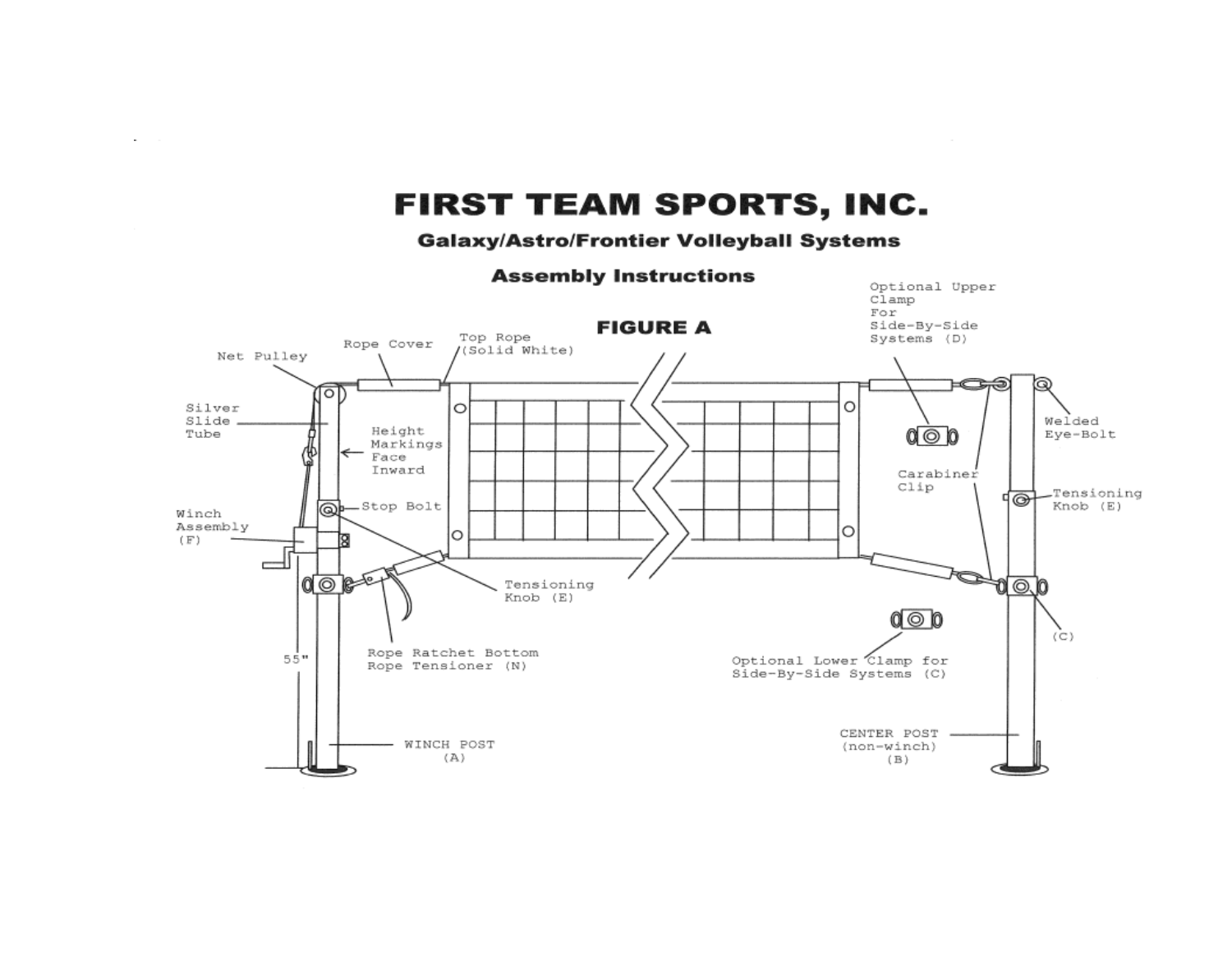# **First Team Sports, Inc. Competition Volleyball Systems**

GALAXY – Titanium Series ASTRO – Aluminum Series FRONTIER – Steel Series

### **BILL OF MATERIALS**

| A                                                     |                | <b>Winch Post</b>                 | J | 2              | <b>Top Net Attachment Eye-Bolt</b> |
|-------------------------------------------------------|----------------|-----------------------------------|---|----------------|------------------------------------|
| B                                                     |                | Center Post (non-winch)           | K | $\overline{2}$ | 5/16" Flatwasher                   |
| $\mathsf{C}$                                          | 3              | Large Lower Clamp                 |   | 2              | 5/16" Lockwasher                   |
| D                                                     |                | <b>Small Upper Clamp</b>          | M | 2              | 5/16" Hex Nut                      |
| E                                                     | 6              | <b>Tensioning Knob</b>            | N |                | Rope Tensioner(150 lb. Load)       |
| F                                                     |                | <b>Winch Assembly</b>             | O | 2              | Carabiner Clips                    |
| G                                                     |                | <b>Competition Volleyball Net</b> | P | 2              | Post Padding                       |
| н                                                     |                | Set of (4) Rope Covers            | Q | $\overline{2}$ | <b>Height Labels</b>               |
|                                                       |                | Set of (2) Volleyball Antennas    | R | $\overline{4}$ | Net Tensioner (75 lb. Load)        |
| ADDITIONAL ITEMS PROVIDED WITH "SIDE BY SIDE" SYSTEMS |                |                                   |   |                |                                    |
|                                                       |                | <b>Winch Post</b>                 |   |                | Set of (4) Rope Covers             |
|                                                       |                | <b>Winch Assembly</b>             |   |                | Set of (2) Volleyball Antennas     |
|                                                       |                | <b>Competition Volleyball Net</b> |   |                | <b>Center Post Pad</b>             |
|                                                       |                | Large Lower Clamp                 |   | 4              | Net Tensioner (75 lb. Load)        |
|                                                       | $\overline{2}$ | <b>Tensioning Knob</b>            |   |                | Rope Tensioner(150 lb. Load)       |
|                                                       | $\overline{2}$ | <b>Carabiner Clips</b>            |   | 2              | <b>Height Labels</b>               |

NOTE: The above bill of materials applies to the volleyball system itself. Additional components may be included with your order such as floor sockets or judges stand. Bill of materials and installation instructions are included with any additional products provided with your order.

Inspect all contents prior to installation. Report any missing parts to First Team customer service immediately, 1-888-884-6677.

### **READ ALL INSTRUCTIONS BEFORE PROCEEDING!**

------------------------------------------------------------------------------------------------------------

# **UPRIGHT POST ASSEMBLY**

1. Remove Upright Posts from shipping tubes.

**Note: There is a compression spring shipped inside each of the uprights. For safety, the uprights are shipped extended to minimize the spring pressure. Always use caution when extending and retracting telescoping uprights.**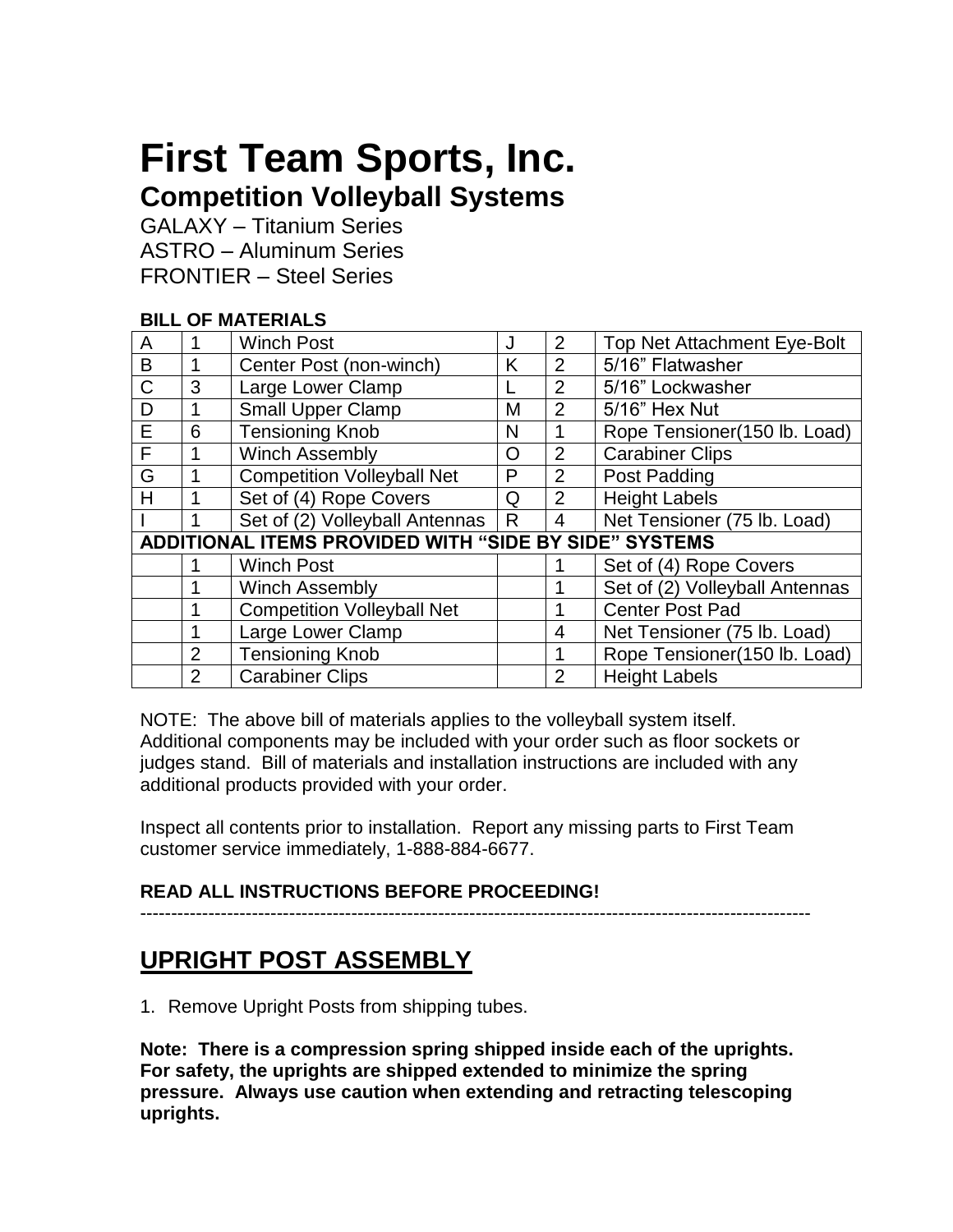2. Locate and identify the "Winch Post" and the "Center Post". The Winch Post is the upright with the round pulley wheel attached to the top. The Center Post is the upright with no pulley at the top.

**NOTE: FOR YOUR TRANSPORT CONVENIENCE A ROLLER WHEEL IS ATTACHED TO THE BOTTOM OF THE FRONTIER (STEEL) POSTS. THIS WHEEL IS INTENDED TO AID IN TRANSPORTING THE POSTS DUE TO THEIR WEIGHT. THIS TRANSPORT WHEEL SHOULD NOT BE CONFUSED WITH THE NET PULLEY. CALL FIRST TEAM IF YOU HAVE QUESTIONS, 1-888-884-6677.**

- 3. Each upright has a long groove machined into the silver slide tube upper section of the post. Insert each upright into its respective floor socket with the "silver groove" facing toward the center of the court. Note: If you are installing a "side-by side" system make sure the Center Post is in the center floor socket. (In the case of a "side-by-side" system the silver groove on the Center Post can face either direction)
- 4. Look at Figure A. You will see the location of the "Tensioning Knob" E on each upright. For shipping purposes, this knob is not installed. In its place you will find a ½" hex bolt. Loosen and remove this hex bolt. Remember, the uprights have an internal spring. Exercise caution when removing bolt, silver slide tube may want to extend outward.
- 5. Next, loosen and remove the "Stop Bolt" (see figure A) located on each upright post. DO NOT DISCARD STOP BOLT!!! You will need it shortly. Also, loosen and remove the nut and bolt that hold the Net Pulley wheel to the top of the Winch Post. DO NOT DISCARD HARDWARE OR PULLEY WHEEL!
- 6. On each Winch Post, slide (1) Large Lower Clamp C over the top of the post and for now, allow it to rest at the bottom of the post. (The clamp will not go all the way to the floor, it will rest against the hex bolt attached near the floor)
- 7. On the Center Post, slide (1) Large Lower Clamp C over the top of the post and for now, allow it to rest at the bottom of the post. NOTE: If you are setting up a "side-by-side" set and separate net heights are desired for each net, then slide the additional Large Lower Clamp and Small Upper Clamp D onto Center Post as well.
- 8. Reinstall Stop Bolt in all uprights making certain that bolt is lined up with the silver groove in the Silver Slide Tube. Make sure to reuse both lockwashers provided when reattaching stop bolt. Failure to do so will result in improper operation of silver slide tube.
- 9. Reinstall Net Pulley on Winch Post.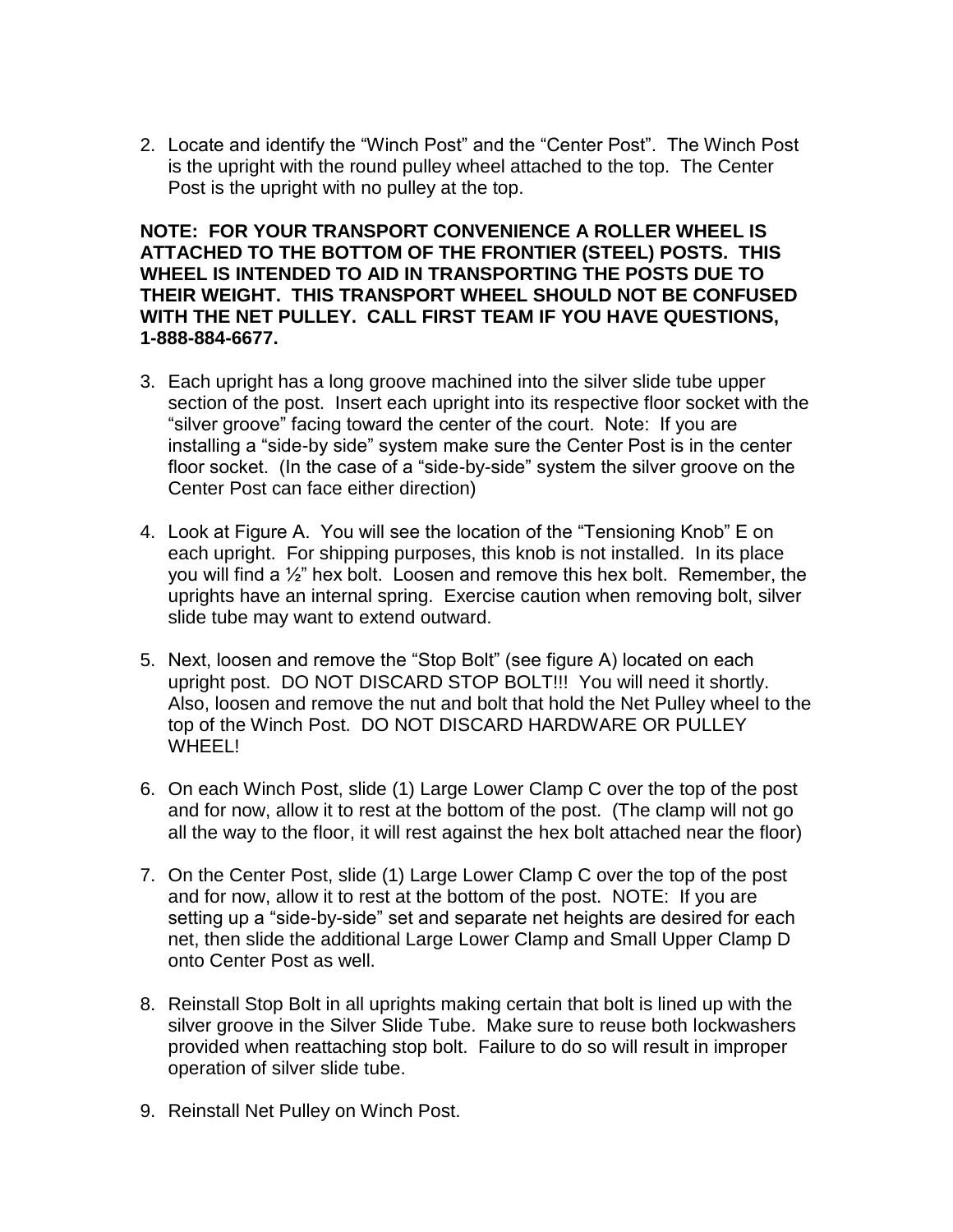- 10.Screw in Tensioning Knobs to the threaded hole in each upright vacated by the shipping bolt in step 4.
- 11.Screw in Tensioning Knobs to each Large Lower Clamp and if applicable to the Small Upper Clamp as well.
- 12.Using the hardware provided with the Winch Assembly F, clamp the Winch Assembly to the Winch Post approximately 55" up from the playing surface as shown in Figure A.
- 13.Using the 5/16" flatwasher, lockwasher and hex nut provided, attach the Welded Eye-Bolt to the top of the Center Post as shown in Figure A. For "side-by-side" systems attach both Eye-Bolts as shown.

# **NET ATTACHMENT**

- 1. Loosen Post Tensioning Knobs and telescope silver tubes down to approximately 7' from the floor.
- 2. Unpack Competition Volleyball Net G. Lay net out flat on the floor. Slide wooden dowels provided into side pockets of net. Notice that the ropes are different lengths. The TOP of the net is the side with the SHORTER rope, called the TOP ROPE. Your TOP ROPE should have a loop at each end. The BOTTOM ROPE should be longer than the top and should have only one loop.
- 3. Attach (2) Carabiner Clips to the end of the net that has a loop at the top and at the bottom.
- 4. Next, using the Carabiner Clip, attach the TOP ROPE to the Eye-Bolt at the top of the Center Post.
- 5. Drape the other end of the TOP ROPE over the Net Pulley at the top of the Winch Post. Extend the Winch Assembly strap and loosely connect it to the TOP ROPE.
- 6. Slide each Large Lower Clamp to a height approximately 3" below bottom of net and clamp tight with tensioning knob.
- 7. Attach looped end of the BOTTOM ROPE to the Center Post using the Carabiner Clip.
- 8. Locate the Rope Tensioner N. Thread BOTTOM ROPE through Rope Tensioner as indicated on the tensioner's plastic casing, or see Figure B.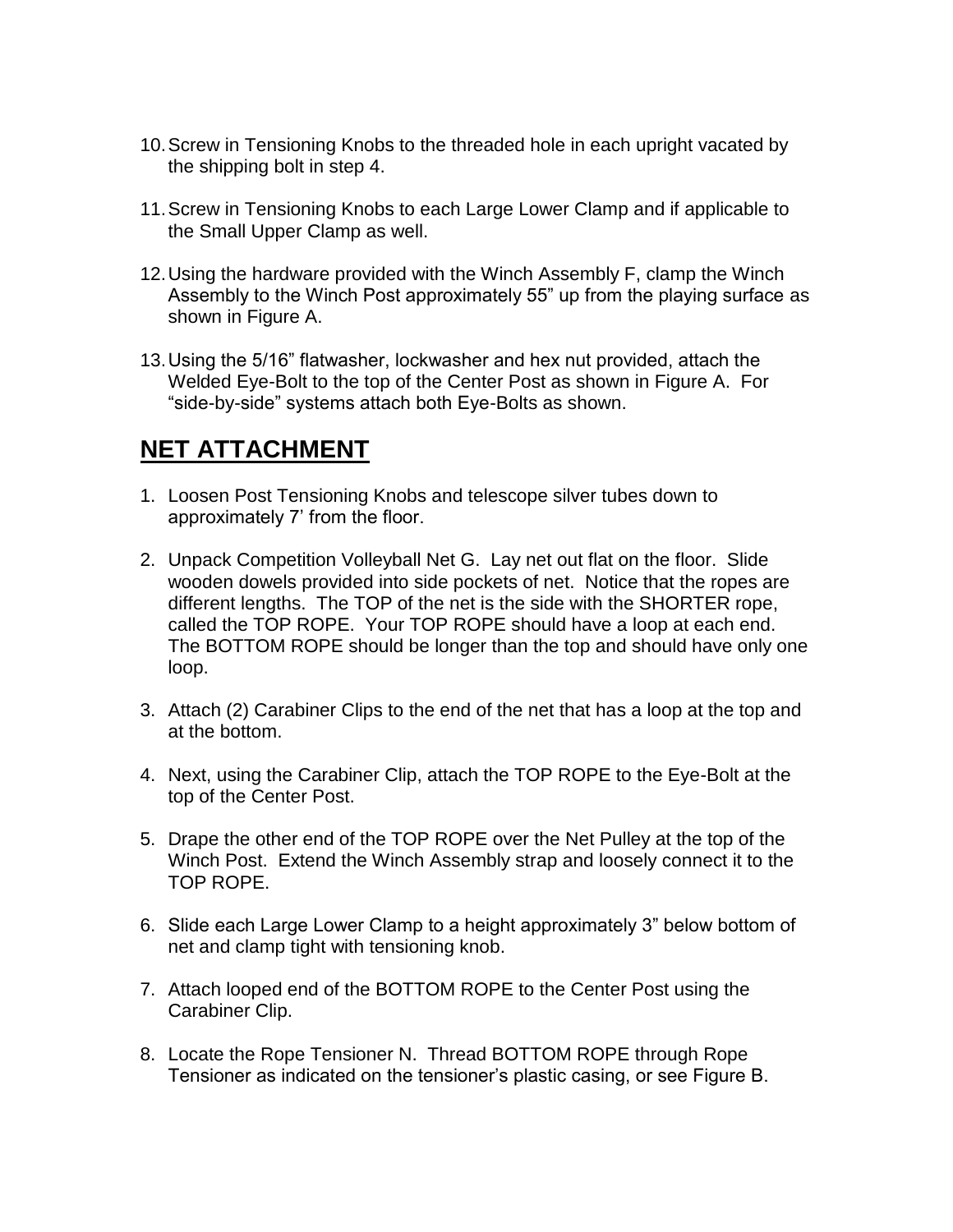9. Attach Rope Tensioner/Bottom Rope to Large Lower Clamp on Winch Post as shown in Figure A.

# **HEIGHT ADJUSTMENT LABEL APPLICATION**

NOTE: Height label are not factory installed to insure exact height regardless of socket depth!

- 1. Loosen the tensioning knobs on each post and raise net so that when the winch is tightened the net height a the middle of the net is 7' 4-1/8" (official women's height). The net should be no more than  $\frac{3}{4}$ " higher on the ends over the side court line.
- 2. Use a pencil to mark all inner poles at the top of the outer poles with the net set at the 7' 4-1/8" height.
- 3. Loosen the net tension and remove net.
- 4. Loosen the tensioning knobs on the posts once again and raise the inner silver slide tubes to maximum height and tighten knobs.
- 5. Apply self adhesive Height Labels Q to the groove in the inner pole so that the 7' 4-1/8" mark on the label is lined up with the pencil mark.

# **NET HEIGHT ADJUSTMENT FOR SINGLE COURT SYSTEM**

- 1. Starting with a loose top net rope, loosen the Tensioning Knobs on the post and adjust the silver slide tubes to the desired height as indicated on the height label. Tighten tensioning knobs.
- 2. Adjust the Large Lower Clamps to approximately 2"-3" below the bottom of the net and attach bottom rope to clamps.
- 3. Crank top rope tight with the winch, then pull bottom rope tight through the rope tensioning device.
- 4. Attach Net Tensioners (75 lb. Load) R around pole and hook ends together, then even out net between poles and apply desired tension.

### **HEIGHT ADJUSTMENT FOR SIDE-BY-SIDE COURT SYSTEMS** Both Nets the Same Height – FIGURE C

1. Remove tension from both nets with the winches.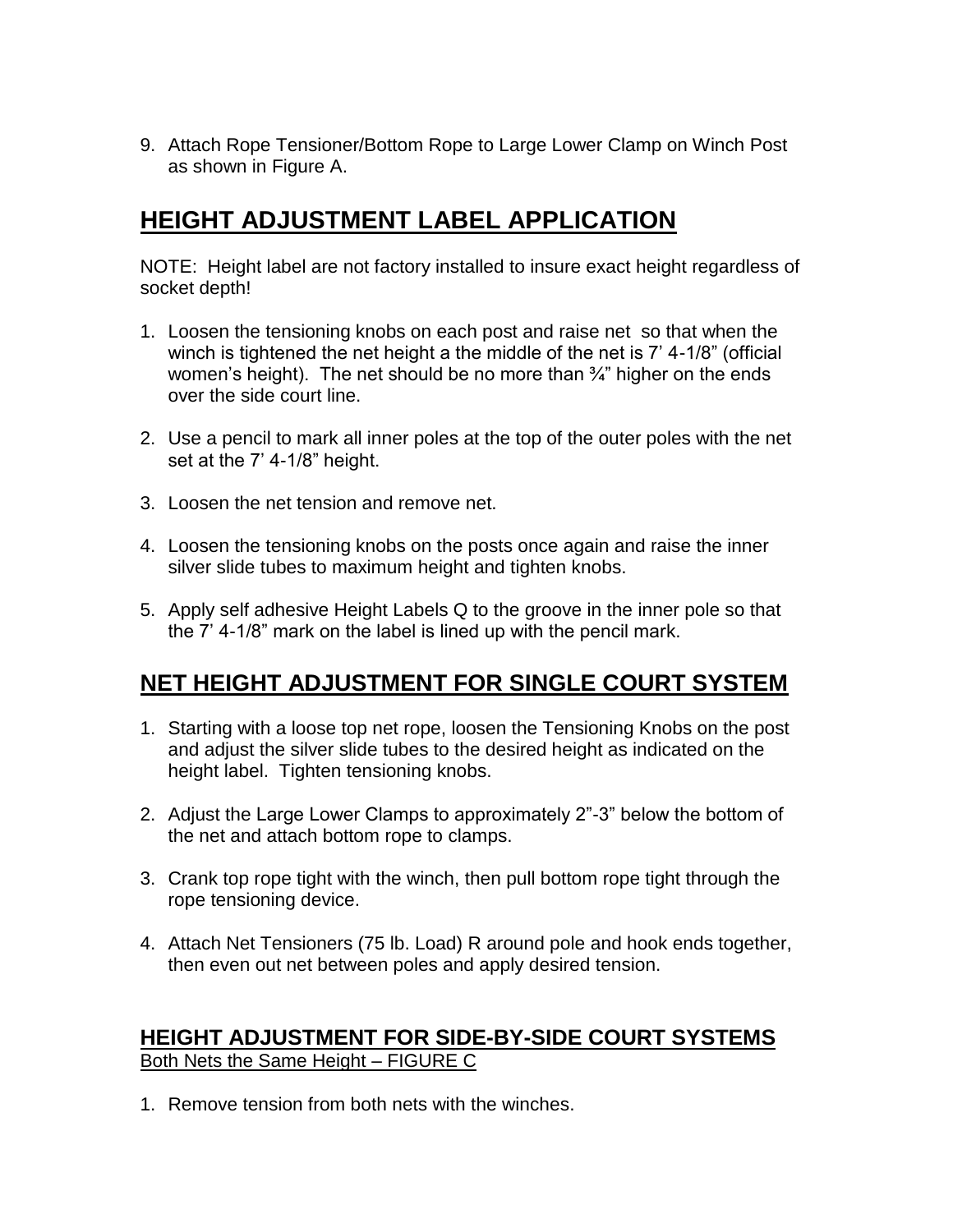- 2. Adjust all three poles by loosening tensioning knobs on posts and adjusting to the desired height, then retighten knobs.
- 3. Tighten both nets using the winches, retighten bottom ropes and reinstall and tighten side net tensioners and rope covers.
- 4. Install padding and antennas.

#### Nets at Different Heights – FIGURE D

- 1. Remove tension from both nets with the winches.
- 2. If the Small Clamp and Additional Large Lower Clamp have not previously been installed on the center post, you will need to do so.
- 3. Loosen the Tensioning knobs on all three posts, adjust the net that will be at the greater height, then retighten those two posts.
- 4. Adjust the Small Clamp on the Center Post to the desired height for the second court and tighten knob on clamp.
- 5. Adjust the lower net court winch post and tighten the winch.
- 6. Reattach and tension both bottom ropes.
- 7. Attach all side net tensioners and rope covers.
- 8. Install padding and antennas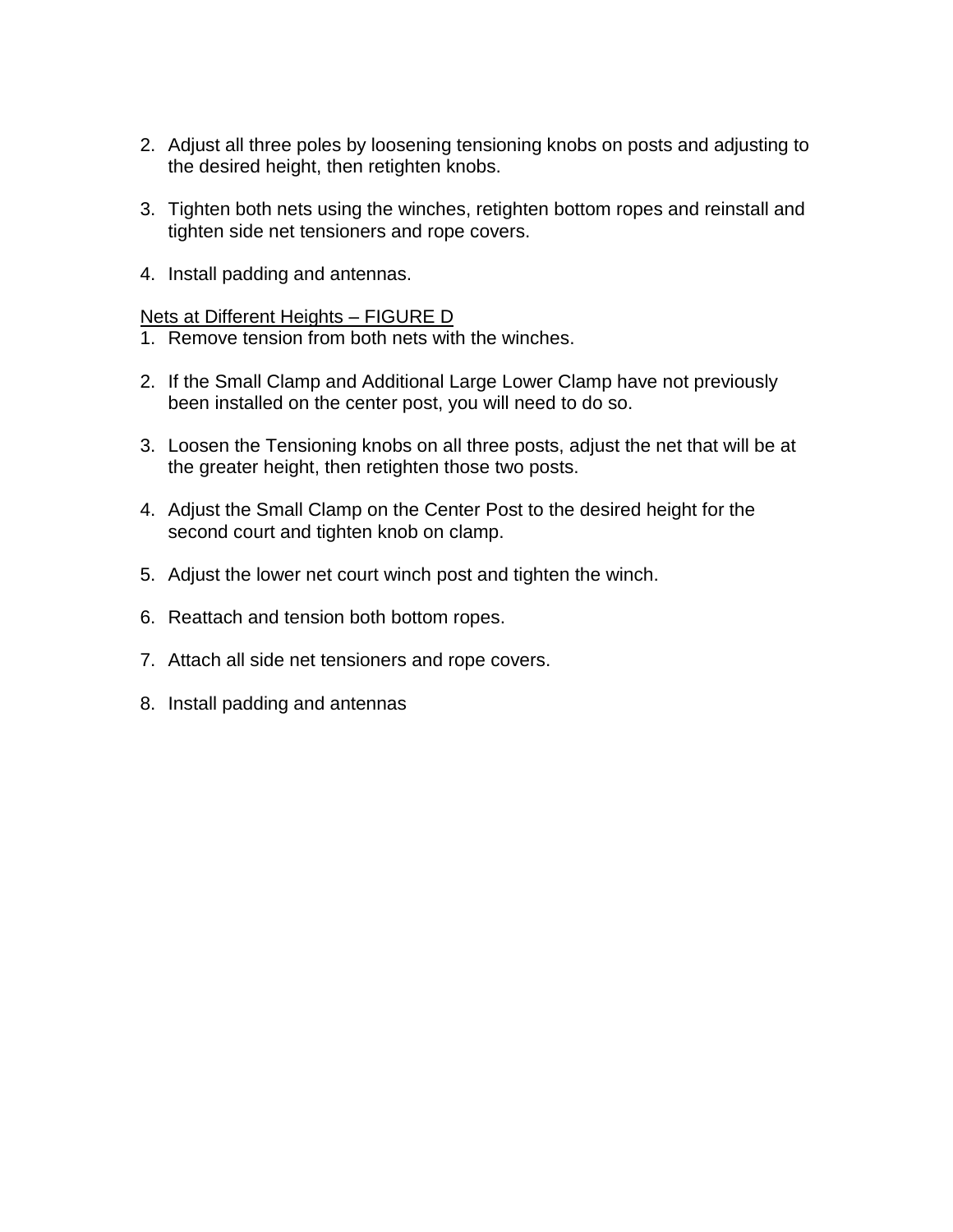**Galaxy/Astro/Frontier Volleyball Systems** 

 $\sim$ 

#### **Assembly Instructions**

 $\sim$ 

#### **FIGURE B**

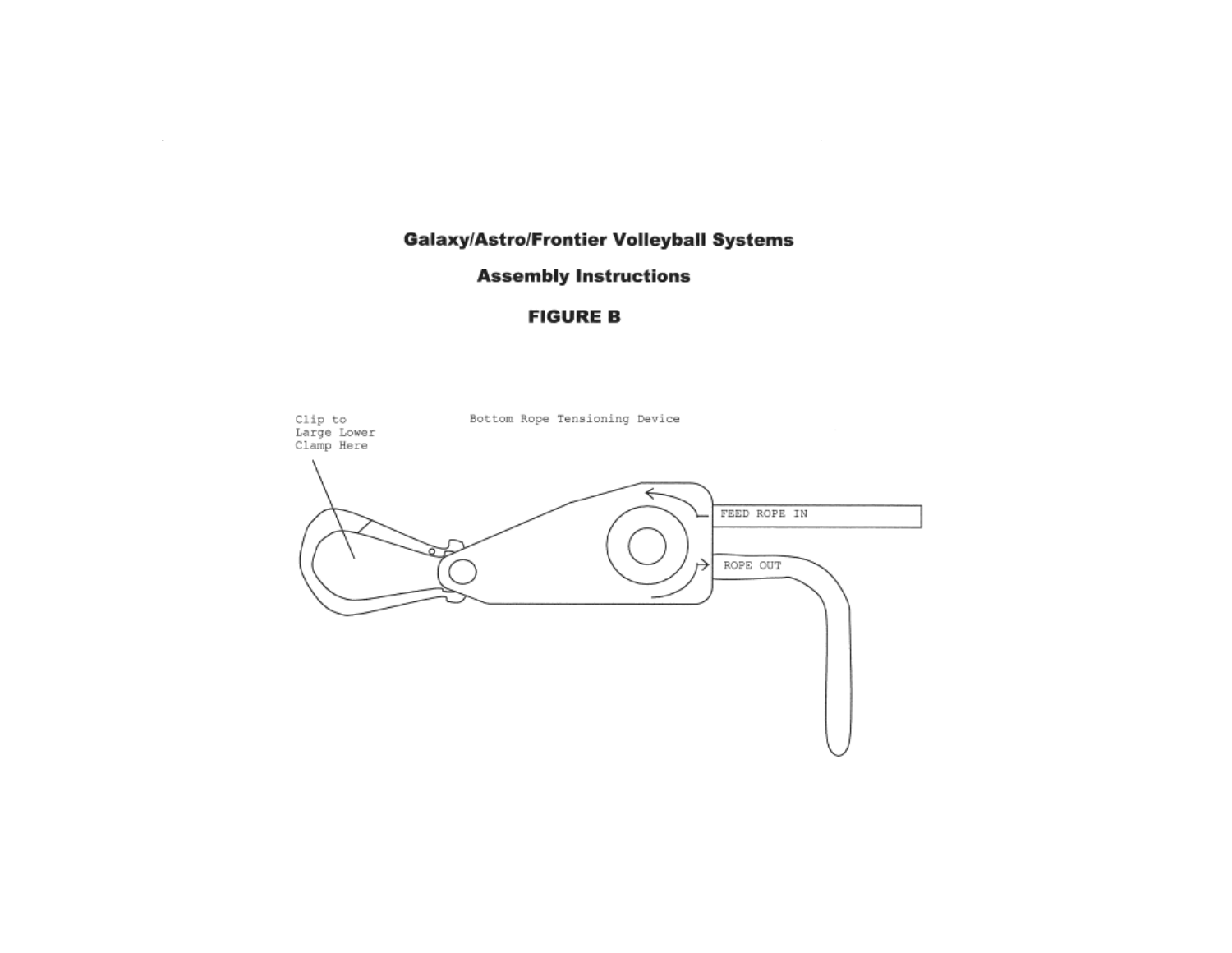### **Galaxy/Astro/Frontier Volleyball Systems**

### **Assembly Instructions**



 $\sim$ 

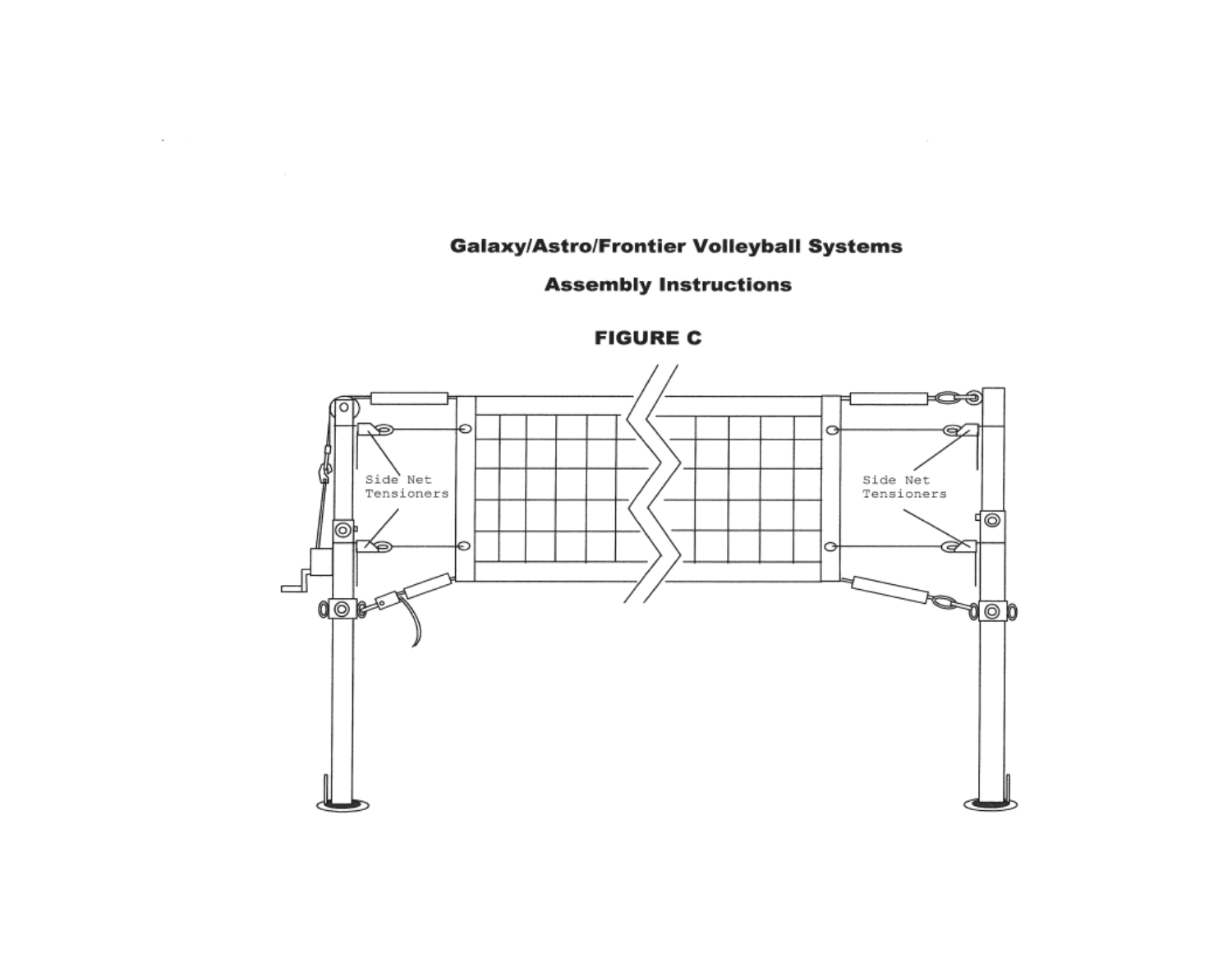### **Galaxy/Astro/Frontier Volleyball Systems**

 $\sim$ 

#### **Assembly Instructions**

#### **FIGURE D**